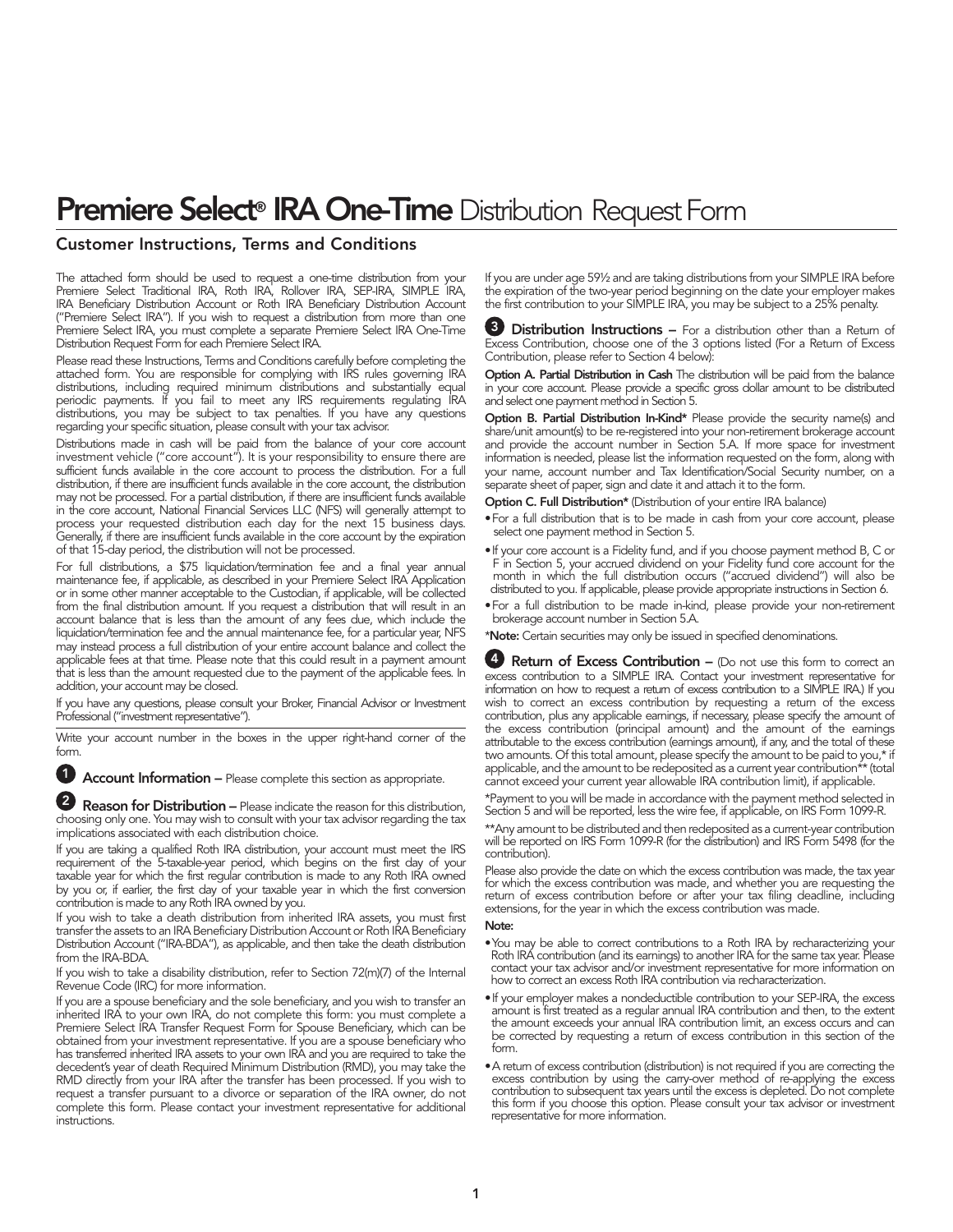## Customer Instructions, Terms and Conditions

- The amount of an excess contribution that is not distributed to you or applied to a subsequent year contribution by the tax filing deadline, including extensions, for the year in which the contribution was made is subject to a 6% IRS penalty for each year that it remains in your IRA.
- Any applicable earnings distributed to you should be included as income in the year the contribution was made and may be subject to a 10% IRS early distribution penalty if you are under age 59½.
- If you elect to have federal and/or state income taxes withheld from the distribution (i) if the distribution is processed prior to your tax filing deadline, including extensions, for the year in which the excess contribution was made, withholding will only apply to the earnings that you specify; (ii) if the distribution is processed after your tax filing deadline, including extensions, for the year in which the excess contribution was made, withholding will apply to the entire amount of the distribution.

**5** Payment Method – If no payment method is selected, your payment will be made by check to your mailing address of record (option B).

A. In-Kind Distribution to your Non-Retirement Brokerage Account If you request a partial or full distribution to be distributed in-kind to your new or existing nonretirement brokerage amount, please check this box and provide your account number. An application must be completed to establish a new non-retirement brokerage account.

B. Check to Mailing Address of Record Check will be mailed to the mailing address of record on your IRA.

C. Paid and/or Mailed to an Alternate Payee and/or Address If you want a check paid to a payee other than the Premiere Select IRA owner and/or mailed to an address other than the mailing address of record, check this box and provide complete alternative payee and/or alternative address information.

If you wish to have your check mailed to you via overnight delivery (available for payment methods B & C only), please provide the carrier's name and the billing number. If using United Parcel Service (UPS), you must also provide the carrier's address. If this information is not provided or is not in good order, your check will be sent via regular mail.

D. Directly Deposited to your Bank or Credit Union Account Using **Electronic Funds Transfer (EFT)** If you would like the distribution to be deposited directly to your bank or credit union account via EFT, you must have EFT instructions on your account. If your account is not currently set up for EFT, please note that it will take up to 14 days to establish EFT instructions. To add EFT instructions, complete the **Bank Information** section or attach a voided check. Once EFT is established, please allow 2-3 days after the date the distribution is processed for funds to reach your bank or credit union. In order to send your distribution via EFT, the recipient bank must be a member of the Automated Clearing House.

**E. Wired to your Bank Account** To request a distribution to be paid by wire, check this box and complete the Bank Information section or attach a voided check. In order to send your distribution via wire, the recipient institution must be a member of the Federal Reserve System.

A wire processing fee of \$15 will be deducted from the distribution amount indicated on this form, and will affect your reported distribution amount. For example, if you request a distribution of \$1,000, both the distribution amount wired to your bank account and the distribution amount reported on IRS Form 1099-R will be \$985. Your bank may also charge a fee for receipt.

F. Direct Rollover to an Employer-Sponsored Retirement Plan (Do not use this form for an IRA trustee to trustee transfer.) To request a direct rollover of an eligible rollover distribution to an employer-sponsored retirement plan, check this box and provide the name and address of the Trustee/Custodian of the employer-sponsored retirement plan. The distribution check will be issued payable to the Trustee/Custodian and mailed to the address provided.

#### 6 Fidelity Fund Core Account Accrued Dividend Instructions

For a full distribution, if your core account is a Fidelity fund, and if you choose payment method B, C or F in Section 5, the accrued dividend on your Fidelity fund core account for the month in which the full distribution occurs ("accrued dividend") will also be distributed to you. Unless you are requesting that your distribution payment be sent to you via overnight mail, you may request that the accrued dividend be included in the distribution check or paid in a separate check. If you choose to have the accrued dividend paid in a separate check, please provide payee instructions. If you do not provide instructions in Section 6, or if your distribution is being sent to you via overnight mail, your accrued dividend will be paid to you in a separate check and mailed to your mailing address of record.

### **7** Notice of Withholding

#### Please read carefully before completing the Withholding Election section of the form.

Your IRA distributions, other than Roth IRA distributions, are subject to federal (and, in some cases, state) income tax withholding unless you elect not to have withholding apply. Withholding will apply to the gross amount of each distribution, even if you have made non-deductible contributions. Moreover, failure to provide a U.S residential address will result in 10% federal income tax withholding (and possible state income tax withholding) on the distribution proceeds. even if you have elected not to have tax withheld (an IRS requirement as applicable). A Post Office Box does not qualify as a residential address.

If you elect to have withholding apply (by indicating so on the distribution request form, by making no choice, or by not providing a U.S. residential address), federal income tax will be withheld from your IRA distribution(s) (excluding Roth IRA distributions) at a rate of at least ten percent (10%). Federal income tax will not be withheld from Direct Rollovers or distributions from a Roth IRA unless you elect to have such tax withheld.

If federal income tax is withheld from your distribution, state income taxes may also be withheld regardless of your election. See below for your state's withholding rules. Your state of residence will determine your state income tax withholding requirements, if any. Your state of residence is determined by your legal address of record provided for your IRA.

Residents of AR, IA, KS, MA, ME, OK, and VT: If federal income tax is withheld, state income tax of at least your state's minimum requirements must be withheld, in addition to federal income tax withholding, at the time of your distribution. If you elect out of federal income tax withholding, state income tax will not be withheld unless you indicate otherwise.

Residents of CA, NC, and OR: If federal income tax is withheld, state income tax of at least your state's minimum requirements must be withheld, in addition to federal income tax withholding at the time of your distribution unless you elect not to have state income taxes withheld.

Residents of DE: State income tax of at least your state's minimum requirements must be withheld regardless of whether or not federal income tax is withheld unless you elect not to have state income taxes withheld.

Residents of AK, FL, HI, MS, NH, NV, SD, TN, TX, WA, and WY: State income tax withholding is not available on your IRA distributions. Please consult your tax advisor, state agency, or investment representative for more information.

Residents of all other states and the District of Columbia: You are not subject to mandatory state income tax withholding; however, you may elect voluntary state income tax withholding in a percentage. If you elect to have state income taxes withheld and your state provides a minimum amount or percentage for withholding, you must elect a percentage that is not less than your state's minimum withholding requirements. If the percentage you elect for withholding is less than your state's minimum withholding requirements, your state's minimum amount or percentage will be withheld.

IMPORTANT: State tax withholding rules can change and the rules cited above may not reflect the current ruling of your state. Please consult with your investment representative to obtain the most up-to-date information pertaining to your state.

Whether or not you elect to have federal and, if applicable, state income tax withheld, you are still responsible for the full payment of federal income tax, any state tax or local taxes, and any penalties which may apply to your distribution(s). Whether or not you elect to have withholding apply (by indicating so on the distribution form), you may be responsible for payment of estimated taxes. You may incur penalties under the IRS and applicable state tax rules if your estimated tax payments are not sufficient.

If you are not a U.S. person (including a U.S. resident alien), you must submit IRS Form W-8BEN, Certificate of Foreign Status of Beneficial Owner for United States Tax Withholding, with the distribution request form to claim tax treaty benefits, if applicable. To obtain Form W-8BEN, please consult your tax advisor or go to the IRS Website at http://www.irs.gov.

# <sup>8</sup> Signature

Before signing the distribution form, please carefully read the Premiere Select IRA Custodial Agreement and Disclosure Statement or Premiere Select Roth IRA Custodial Agreement and Disclosure Statement or Premiere Select SIMPLE IRA Custodial Agreement and Disclosure Statement, as applicable, as well as all sections of the Premiere Select IRA One-Time Distribution Request Form and attached Customer Instructions, Terms and Conditions. This distribution form is part of a legal agreement between you and NFS, and by signing Section 8 you are agreeing to be bound by the terms and conditions contained in the abovementioned documents. Please also print the current date neatly in block letters in the space provided.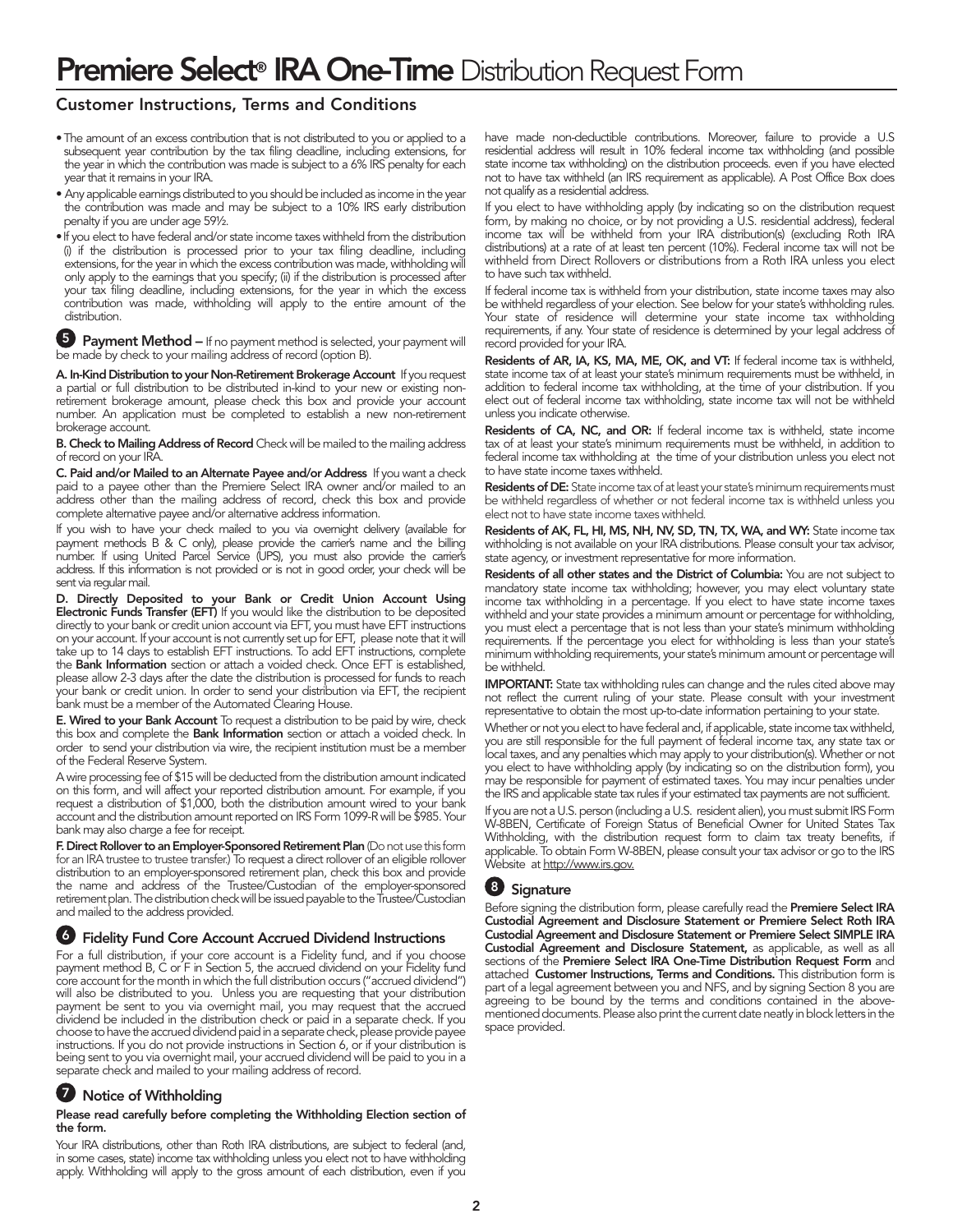|                                                                                                                                                                                                                                                               | <b>Account Number</b>                                                                                                                                                                                              |
|---------------------------------------------------------------------------------------------------------------------------------------------------------------------------------------------------------------------------------------------------------------|--------------------------------------------------------------------------------------------------------------------------------------------------------------------------------------------------------------------|
|                                                                                                                                                                                                                                                               | <b>Transaction ID Number</b><br>(Broker Use Only)                                                                                                                                                                  |
|                                                                                                                                                                                                                                                               | Premiere Select <sup>®</sup> IRA One-Time Distribution Request Form                                                                                                                                                |
| Please read the attached Customer Instructions, Terms and Conditions before completing this form.<br><b>Account Information</b>                                                                                                                               |                                                                                                                                                                                                                    |
| Account Holder Name                                                                                                                                                                                                                                           |                                                                                                                                                                                                                    |
| <b>Address</b>                                                                                                                                                                                                                                                |                                                                                                                                                                                                                    |
| City<br><b>Phone Number</b>                                                                                                                                                                                                                                   | Zip/Postal Code<br>State                                                                                                                                                                                           |
| Social Security Number/<br>Taxpayer ID Number                                                                                                                                                                                                                 | Date of Birth                                                                                                                                                                                                      |
| <b>Reason for Distribution - Choose One:</b>                                                                                                                                                                                                                  |                                                                                                                                                                                                                    |
| Normal; I am at least 591/2                                                                                                                                                                                                                                   | <b>Return of Excess Contribution(s)</b><br>Disability; I am disabled* and under<br>the age of 591/2                                                                                                                |
| <b>Premature;</b> I am under the age of $59\frac{1}{2}$<br>(includes distributions for qualified first-<br>time home purchases, qualified higher<br>education expenses, qualified HSA<br>funding distributions and substantially<br>equal periodic payments.) | <b>Death Distribution</b><br><b>Rollover</b> from an IRA to an employer-<br>sponsored retirement plan (Do not use<br>this form for an IRA trustee to trustee<br>transfer.)<br>* as defined in IRC Section 72(m)(7) |
|                                                                                                                                                                                                                                                               | Distribution Instructions - Choose One. (DO NOT complete this section if you are requesting a Return of Excess Contribution; go to Section 4)                                                                      |
|                                                                                                                                                                                                                                                               |                                                                                                                                                                                                                    |
| A. Partial Distribution in Cash Amount                                                                                                                                                                                                                        |                                                                                                                                                                                                                    |
| B. Partial Distribution In-Kind to my non-retirement brokerage account                                                                                                                                                                                        | Be sure to consider the effect of any fees due that are associated with the payment method selected in Section 5.                                                                                                  |
| Investment                                                                                                                                                                                                                                                    | Provide the security name(s) and share/unit amount(s) for the security position(s) to be distributed in-kind.<br>CUSIP or<br># of Shares                                                                           |
| Name<br>Investment                                                                                                                                                                                                                                            | or All<br>Symbol<br>CUSIP or<br># of Shares                                                                                                                                                                        |
| Name<br>Investment                                                                                                                                                                                                                                            | or All<br>Symbol<br>CUSIP or<br># of Shares                                                                                                                                                                        |
| Name                                                                                                                                                                                                                                                          | Symbol<br>or All                                                                                                                                                                                                   |
| C. Full Distribution (Please distribute my entire IRA balance.)                                                                                                                                                                                               |                                                                                                                                                                                                                    |
| <b>Return of Excess Contribution</b>                                                                                                                                                                                                                          |                                                                                                                                                                                                                    |
| Date on which excess<br>contribution was made:                                                                                                                                                                                                                | Tax year for which the excess<br>contribution was made:                                                                                                                                                            |
| I am requesting this return of excess contribution:<br>Distribute the following excess contribution amount and attributable earnings, if any:<br>Principal amount \$                                                                                          | Before my tax filing deadline<br>After my tax filing deadline<br>+ Earnings amount \$<br>Total (principal + earnings)                                                                                              |

1.802577.104 010530201

L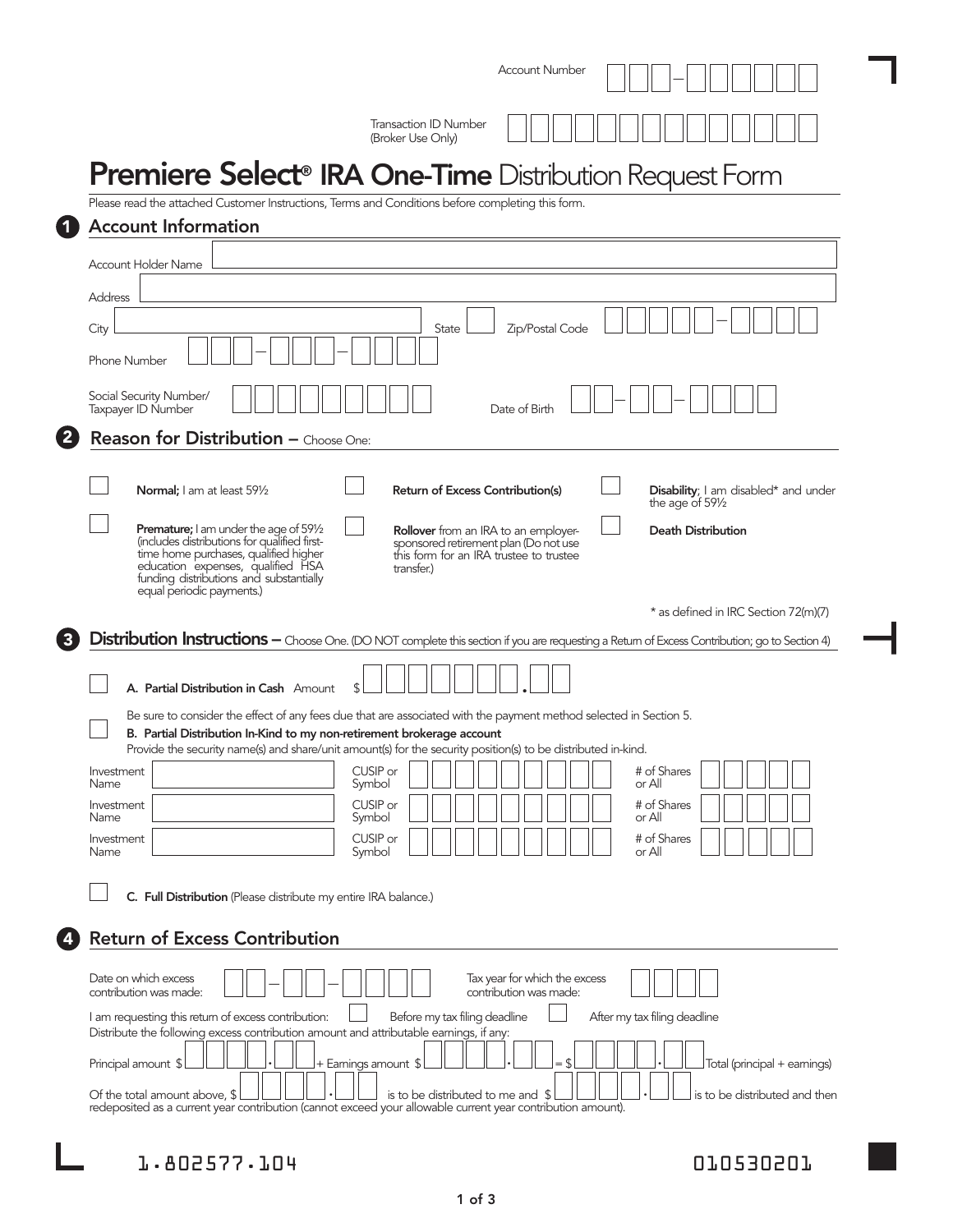|      | <b>Account Number</b>                                                                                                                                                                                                                                                                                                                                                                                                                                                                                                                                                          |
|------|--------------------------------------------------------------------------------------------------------------------------------------------------------------------------------------------------------------------------------------------------------------------------------------------------------------------------------------------------------------------------------------------------------------------------------------------------------------------------------------------------------------------------------------------------------------------------------|
|      | <b>Payment Method - Choose One:</b>                                                                                                                                                                                                                                                                                                                                                                                                                                                                                                                                            |
|      | A. In-kind distribution to my non-retirement brokerage account number<br>B. Check to my mailing address of record*                                                                                                                                                                                                                                                                                                                                                                                                                                                             |
|      | C. Check paid and/or mailed to an alternate payee and/or address*                                                                                                                                                                                                                                                                                                                                                                                                                                                                                                              |
|      | Alternate Payee Name (if applicable)                                                                                                                                                                                                                                                                                                                                                                                                                                                                                                                                           |
|      | <b>Street Address</b>                                                                                                                                                                                                                                                                                                                                                                                                                                                                                                                                                          |
| City | Zip/Postal Code<br>State<br>*Distribution check will be sent via regular mail unless you provide accurate overnight delivery instructions below.                                                                                                                                                                                                                                                                                                                                                                                                                               |
|      | Carrier<br>Billing<br>Send my check to me via overnight delivery<br>Name<br>Number                                                                                                                                                                                                                                                                                                                                                                                                                                                                                             |
|      | Carrier Address (required for UPS only)                                                                                                                                                                                                                                                                                                                                                                                                                                                                                                                                        |
|      | E. Wired to my bank account Provide your Bank Information below or attach a voided check. (Signature Guarantee required in Section 8 for<br>distribution amounts of \$100,000 or more.) A wire fee of \$15.00 will be deducted from your distribution amount and will impact your tax reporting.<br>See the Customer Instructions, Terms and Conditions for additional information.<br>Bank Information - For wires, please verify the appropriate wire instructions with your Bank.<br>NOW/MMDA<br>Type of Account:<br>Checking<br>Savings (non-passbook)<br><b>Bank Name</b> |
|      | Your Bank's<br>Your Bank<br><b>Routing Number</b><br><b>Account Number</b>                                                                                                                                                                                                                                                                                                                                                                                                                                                                                                     |
|      | Your Name as it Appears on Your Bank Account                                                                                                                                                                                                                                                                                                                                                                                                                                                                                                                                   |
|      | If your bank is not a member of the Federal Reserve you must obtain the following information from your bank. There may be a delay in receiving<br>a wire through a correspondent bank.                                                                                                                                                                                                                                                                                                                                                                                        |
|      | Correspondent Bank Name                                                                                                                                                                                                                                                                                                                                                                                                                                                                                                                                                        |
|      | Correspondent Bank<br>Routing Number                                                                                                                                                                                                                                                                                                                                                                                                                                                                                                                                           |
|      | Name(s) on Bank Account                                                                                                                                                                                                                                                                                                                                                                                                                                                                                                                                                        |
|      | F. Direct Rollover to an employer-sponsored retirement plan (Do not use this form for an IRA trustee to trustee transfer.) Please provide complete<br>payee and address information below.<br>Plan Name                                                                                                                                                                                                                                                                                                                                                                        |
|      |                                                                                                                                                                                                                                                                                                                                                                                                                                                                                                                                                                                |
|      | C/O Plan Administrator Name                                                                                                                                                                                                                                                                                                                                                                                                                                                                                                                                                    |
|      | <b>Street Address</b>                                                                                                                                                                                                                                                                                                                                                                                                                                                                                                                                                          |
|      |                                                                                                                                                                                                                                                                                                                                                                                                                                                                                                                                                                                |

L